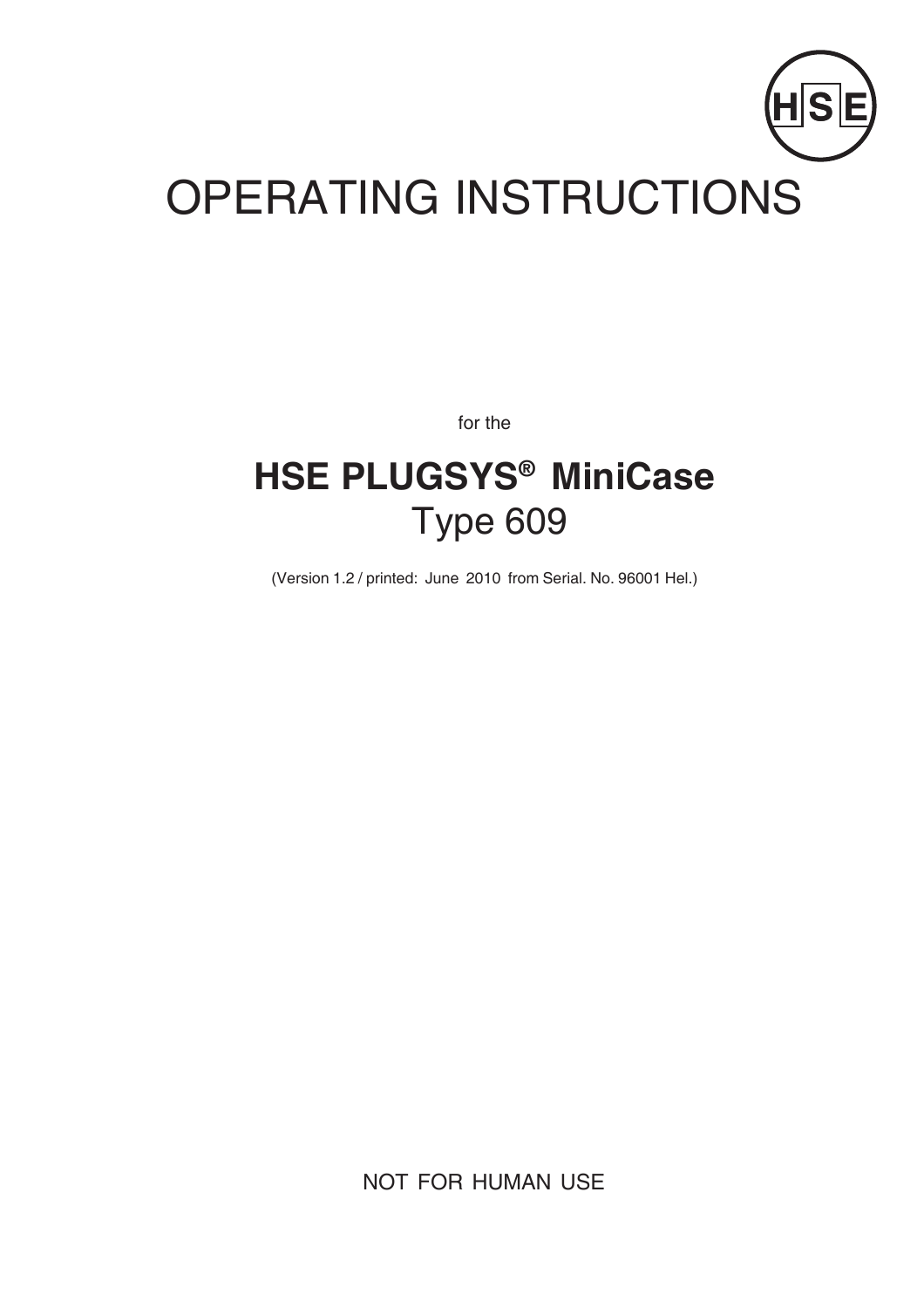## **Contents**

| Standard specification of the MiniCase  4   |  |
|---------------------------------------------|--|
|                                             |  |
|                                             |  |
|                                             |  |
|                                             |  |
|                                             |  |
|                                             |  |
|                                             |  |
|                                             |  |
|                                             |  |
|                                             |  |
|                                             |  |
|                                             |  |
| PLUGSYS module information chart  6         |  |
| Technical Data PLUGSYS MiniCase Type 609  7 |  |
|                                             |  |
|                                             |  |

## **Index**

## **A**

Assembling ... 5

## **C**

CE conformity ... 7 Copyright ... 3

## **F**

Foreword ... 3

## **G**

General description ... 4

## **H**

Hazards in operation ... 4

## **L**

List of equipment supplied ... 5 Location ... 5

### **M**

Maintenance ... 5 MiniCase Options ... 4 Module information chart ... 6

## **O**

Option 01 ... 4 Option 02 ... 4 Option 03 ... 4 Option 04 ... 4 Option 05 ... 4 Option 06 ... 4

## **R**

Reply Form ... 8

## **S**

Standard specification ... 4

## **T**

Technical Data ... 7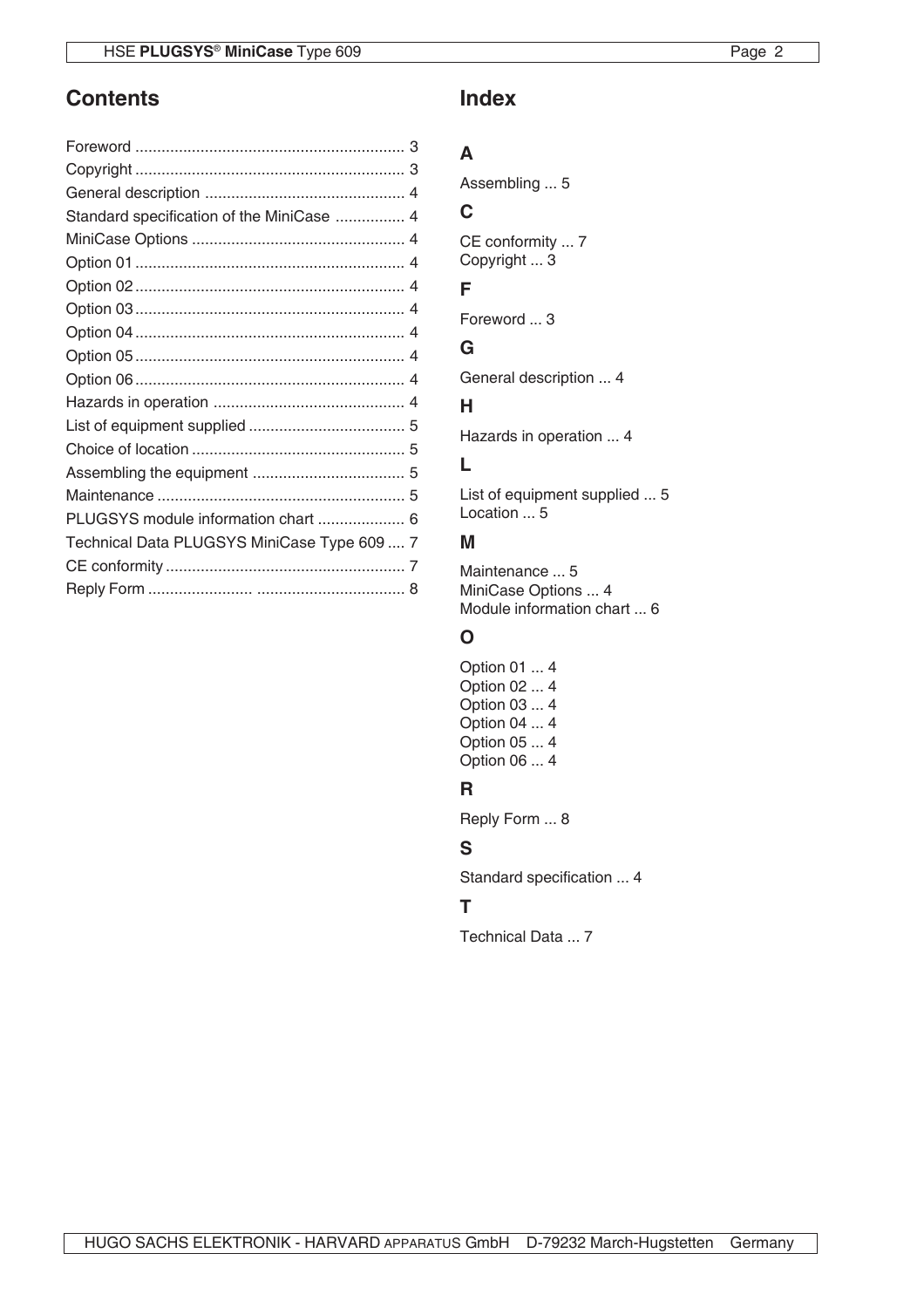These Operation Instructions describe the functions and the use of the PLUGSYS MiniCase Type 609 developed and manufactured by HUGO SACHS ELEKTRONIK - HARVARD APPARATUS GmbH. The description must always be read in conjunction with the Operating Instructions of the modules installed in the MiniCase.

> The description of a technical product can never be really complete and can not cover all possible applications. Please address any queries to the dealer from whom you have purchased the equipment, or directly to HUGO SACHS ELEKTRONIK - HARVARD APPARATUS GmbH using the reply form at the end of these Operating Instructions.

HUGO SACHS ELEKTRONIK-HARVARD APPARATUS GmbH

D-79232 March-Hugstetten, Gruenstrasse 1

| Phone: | Germany<br>abroad   | 07665/9200-0<br>$(int + 49)$ 7665 9200-0   |  |
|--------|---------------------|--------------------------------------------|--|
| Fax:   | Germany<br>abroad   | 07665/9200-90<br>$(int + 49)$ 7665 9200-90 |  |
| Email: | sales@hugo-sachs.de |                                            |  |

All the information in these Operating Instructions has been assembled after careful evaluation but does not represent a warranty of product properties. In addition, we reserve the right to introduce changes in line with technical progress.

#### **Copyright**

This product and the corresponding documentation are protected by copyright by HUGO SACHS ELEKTRONIK - HARVARD APPARATUS GmbH. Passing on and copying of the documentation as well as utilisation of its contents are permitted only with written permission of HUGO SACHS ELEKTRONIK - HARVARD APPARATUS GmbH.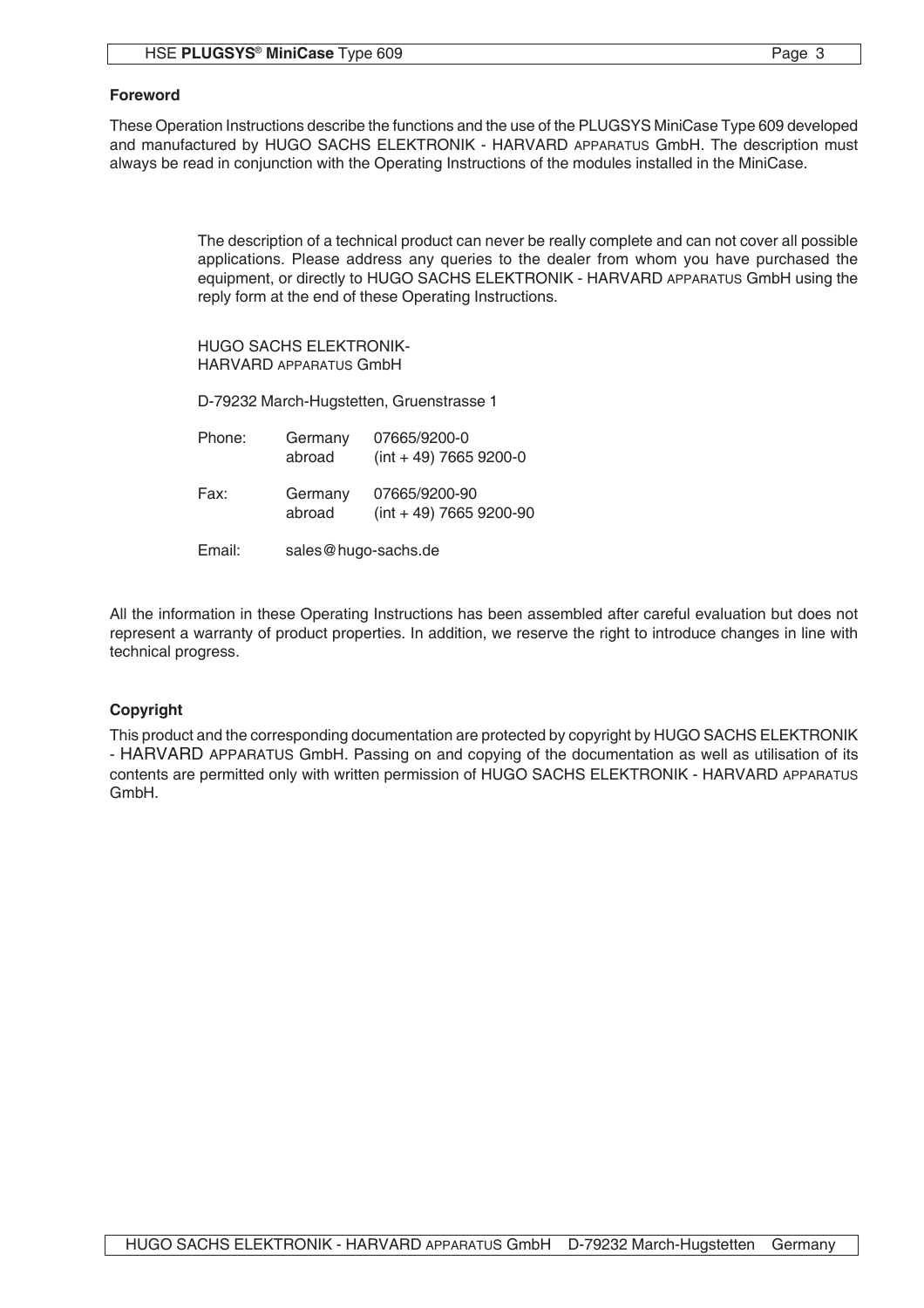#### **General description**

The housing series PLUGSYS MiniCase Type 609 is intended as case and power supply for PLUGSYS measuring and computing amplifiers. The small housing MiniCase is a low-cost and space-saving alternative for 1 or 2 modules and allows PLUGSYS measuring and computing amplifiers to be used as conventional stand-alone units. Unlike the PLUGSYS housings Type 601 and 603, the MiniCase has no system bus as feed-in for power supply and as internal signal link between the individual modules. For this reason the MiniCase systems are supplied by HUGO SACHS ELEKTRONIK - HARVARD APPARATUS GmbH individually wired up and configured to suit the actual requirements. Because of the absence of an internal system bus and the limitation to 2 modules the MiniCase is only suitable for use with certain modules or module combinations as shown in the chart at the end of the product description. The chart also provides details on any MiniCase extensions which may be required: Options 01 to 06.

#### **Standard specification of the MiniCase**

- R ABS plastics housing, flame-resistant to UL94VO, colour RAL 7032 (stone grey), with ventilation slots at the sides.
- Modular power supply 85 264 V AC (40 Watt), output voltage 5 V DC (5 A) and  $\pm$  12 V DC (0.5 A) for supplying PLUGSYS modules.
- $\Box$  3-pin IEC mains input socket combination with fuse and mains switch on the back of the housing.
- **Example 1** Suitable for taking front panels of 16E max. width ( $1E = 5.08$  mm), total 81.3 mm.

#### **MiniCase Options**

*Add-on options to the standard PLUGSYS MiniCase 609 are available to meet individual requirements. The options in your equipment are shown on the equipment label.*

- Option 01 Wider case through internal straps, extra width 9E (1E = 5.08 mm) corresponding to 46 mm. The case can then take front panels up to 25E, corresponding to 127 mm.
- **Option 02** Power supply with additional +24 V (1.6 A) output.
- Option 03 Carrying handle for secure transport in mobile use.
- Option 04 4 BNC sockets on the back of the unit for signal inputs or outputs.
- Option 05 Empty MiniCase housing without power supply and mains input, to take non-electrical PLUGSYS modules, such as Gas Select Module GSM Type 671/4.
- **Option 06** Standard power supply to meet the requirements for clinical applications.

#### **Hazards in operation**

Through the use of a power supply conforming to the international regulations for equipment safety there is no electrical hazard when operating the equipment. If however the equipment is damaged through inappropriate use, falling off the bench or ingress of moisture and dirt it is essential that its safety and functionality is checked by a properly qualified technician.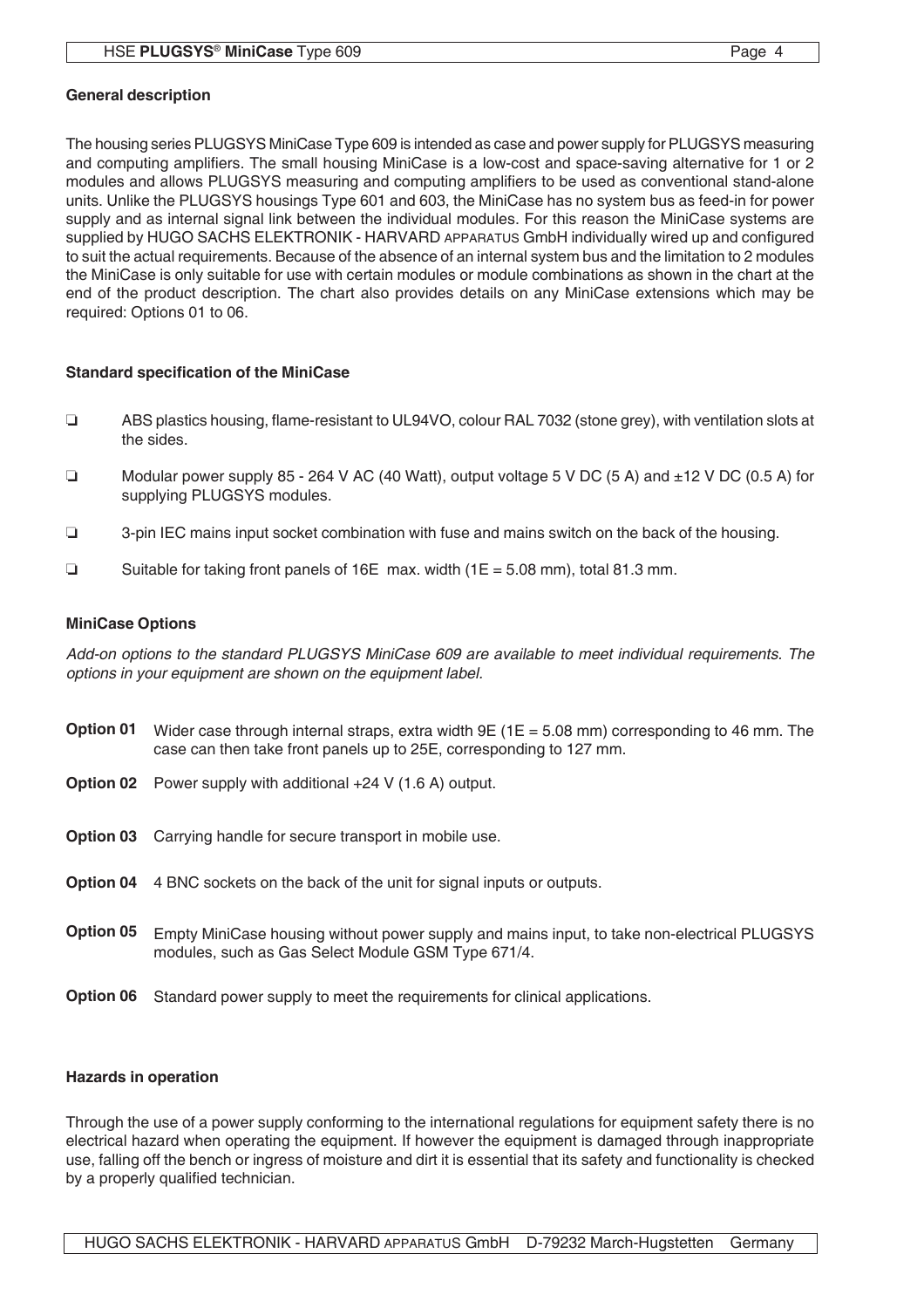#### **List of equipment supplied**

Check that the shipment is complete and undamaged. The equipment consists of the MiniCase with mains supply cable and the PLUGSYS modules installed in it, together with their Operating Instructions and accessories.



Before starting to work with your new equipment please check the information on the label that the supply voltage required to operate the MiniCase agrees with your local supply. If you have any doubts in this regard please ask a technician in your organisation, the dealer from whom you have purchased the equipment, or HUGO SACHS ELEKTRONIK - HARVARD APPARATUS GmbH directly.

#### **Choice of location**

The MiniCase should be arranged readily accessible on your work bench. Please note that moisture, heat, direct sunlight or dirt can severely detract from the function and the life of the equipment. There is also a danger that the MiniCase can be wrenched off the bench through unsuitably arranged connection cables or mains supply cable (trip-up trap).

#### **Assembling the equipment**

Connect the MiniCase to the mains supply using the mains supply cable enclosed. The mains switch is located at the back of the equipment above the mains cable input connector. Further details on the PLUGSYS modules installed in the MiniCase are given in the module Operating Instructions enclosed.



In order to reduce interference between the measurement electronics and the supply to a minimum it is important that the two cable systems are physically separated and never run parallel to each other. The cables should be secured to the experimental setup in order to ensure constant ambient measurement conditions.

The blank 4 mm banana socket on the front of the MiniCase can be used as earth for larger metal structures, e.g. laboratory stands. This avoids hum interference on the measurement signals due to the 50/60 Hz supply.

#### **Maintenance**



Any traces of salt solution should be removed immediately with a cloth in order to avoid corrosion damage on the metal parts, the controls and the electronics.

For cleaning the front panel, controls and connecting cable never use scouring powder or cleaning agents which tend to dissolve plastics.

Any dust should be removed with a lint-free cloth or a fine dust brush.

Serious dirt can be removed with soapy water or a conventional mild domestic detergent, using a soft cloth. Then wipe off with clear water. Never allow any liquid to pass into the equipment or into the switches and sockets.

Spots on the aluminium front panel can readily be removed using an ordinary plastic pencil rubber.

The interior of the equipment does not require any servicing or cleaning.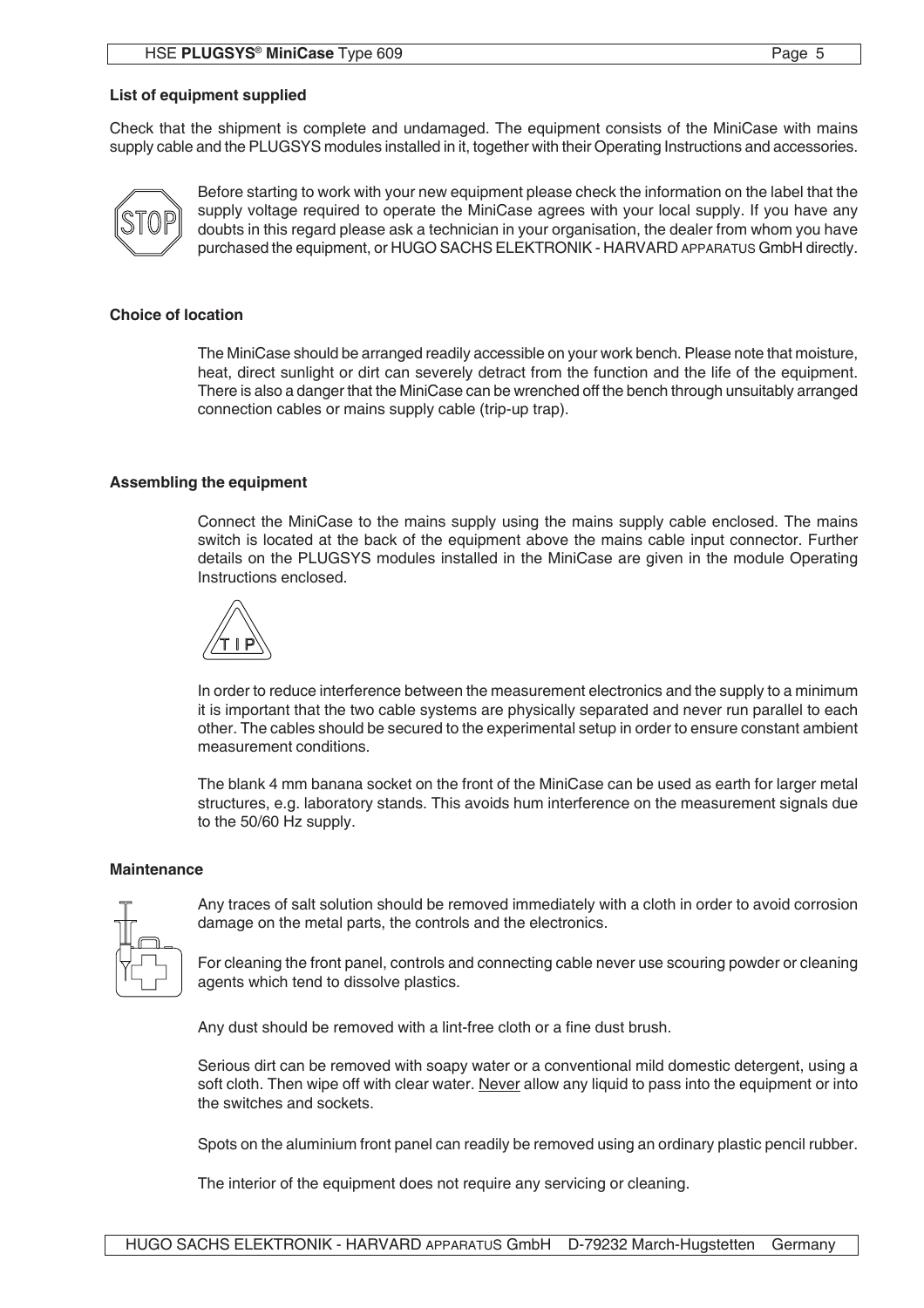#### **PLUGSYS module information chart**

|                         | Modile ode<br>Modile ratre                            |            |            | TVP nimber           | Can module ve used ?<br>MiniCase Odion O2<br>Note          |
|-------------------------|-------------------------------------------------------|------------|------------|----------------------|------------------------------------------------------------|
|                         |                                                       |            |            |                      |                                                            |
|                         |                                                       |            |            |                      |                                                            |
|                         |                                                       |            |            |                      |                                                            |
| <b>ADC</b>              | Analog Digital Converter Module                       | 664        | no         | ---<br>---           | $\overline{a}$                                             |
| <b>BI</b><br><b>BLM</b> | <b>Bus Interface Module</b><br><b>Bus Link Module</b> | 657        | no         | ---                  | $\overline{a}$                                             |
| <b>BPA</b>              | <b>Bio Potential Amplifier Module</b>                 | 680<br>675 | no         |                      | combination with IPH 5000 Type 675/1 possible              |
| <b>CFBA</b>             | Carrier Frequency Bridge Amplifier                    | 677        | yes<br>yes | no<br>no             | unfiltered output only with option 04                      |
| <b>DBA</b>              | DC Bridge Amplifier                                   | 660        | yes        | no                   | unfiltered output only with option 04                      |
| $\overline{DIF}$        | <b>Differentiator Module</b>                          | 664        | yes        | no                   | MAX and MIN output only with option 04                     |
| <b>DM</b>               | <b>Display Module</b>                                 | 667        | no         | ---                  | technically possible but not useful                        |
| <b>DVM</b>              | Digital Voltmeter Module                              | 666        | yes        | no                   | digital display of static values, e.g.from DBA             |
| <b>ECGA</b>             | <b>ECG Amplifier</b>                                  | 689        |            | no                   |                                                            |
| EEGA                    | <b>EEG Amplifier</b>                                  | 690        | yes<br>yes | no                   | ---                                                        |
| <b>EFM</b>              | Electromagnetic Flowmeter Module                      | 693        |            |                      | $\overline{a}$                                             |
| <b>EIM</b>              | <b>External Input Module</b>                          | 670        | yes        | yes<br>---           |                                                            |
| <b>EMGA</b>             | <b>EMG Amplifier</b>                                  | 691        | no         |                      | technically possible but not useful<br>---                 |
| <b>EMM</b>              | Electrometer Module                                   | 696        | yes        | no                   | ---                                                        |
| <b>FM</b>               | <b>Flow Measurement Module</b>                        | 662        | yes        | no                   | requires LLC module Type 661 and Option 01                 |
| <b>GSM</b>              | <b>Gas Select Module</b>                              | 671/4      | yes        | no<br>---            | Option 05 empty housing without power supply               |
| <b>HRM</b>              |                                                       |            | yes        |                      | ---                                                        |
|                         | <b>Heart Rate Module</b>                              | 669        | yes        | no                   |                                                            |
| LLC<br><b>MEA</b>       | Liquid Level Controller<br>Micro Electrode Amplifier  | 661<br>695 | yes        | no                   | ---<br>---                                                 |
| <b>MMM</b>              | Max Min Module                                        | 668        | yes        | no                   | input via Option 04 or second module, e.g. DBA             |
| ODM                     | <b>Output Driver Module</b>                           | 672        | yes<br>no  | no<br>$\overline{a}$ |                                                            |
| <b>OPPM</b>             | Oxygen Partial Pressure Module                        | 697        | yes        | no                   | ---                                                        |
| <b>PCU</b>              | Plethysmograph Control Unit                           | 687        | no         | ---                  |                                                            |
| <b>PDM</b>              | <b>Pressure Distribution Module</b>                   | 671/5      | yes        | ---                  | Option 05 empty housing without power supply               |
| <b>PHDA</b>             | Peak Height Detector Amplifier                        | 683        | yes        | no                   |                                                            |
| <b>NMHq</b>             | pH Measurement Module                                 | 694        | yes        | no                   | ---                                                        |
| <b>PPCM</b>             | <b>Perfusion Pressure Control Module</b>              | 671        | no         | ---                  |                                                            |
| <b>PRM</b>              | <b>Pressure Regulator Module</b>                      | 671/3      | ves        | ---                  | Option 05 empty housing without power supply               |
| <b>PSM</b>              | Programmable Stimulator Module                        | 676        | no         | ---                  | ---                                                        |
| QM                      | <b>Quotient Module</b>                                | 679        | yes        | no                   | inputs via Option 04 or second module                      |
| ROM                     | <b>Recorder Output Module</b>                         | 670        | no         | ---                  | not useful                                                 |
| <b>RRM</b>              | <b>Respiration Rate Module</b>                        | 684        | yes        | no                   |                                                            |
| <b>RWT</b>              | R. Wave Trigger Module                                | 689/1      | yes        | no                   | only usable together with ECG amplifier Type 689           |
| <b>SSM</b>              | <b>Signal Subtraction Module</b>                      | 692        | yes        | no                   | inputs via Option 04 or second module                      |
| <b>STOM</b>             | Software Trigger Output Module                        | 688        | no         |                      |                                                            |
| <b>TARM</b>             | Thermal Array Recorder Module                         | 682        | yes        | yes                  | requires Option 01 wider housing                           |
| <b>TCM</b>              | <b>Timer Counter Module</b>                           | 686        | no         | ---                  |                                                            |
| <b>TMM</b>              | Temperature Measurement Module                        | 678        |            | no                   | signal output probe 1 to 4 via Option 04                   |
| <b>TTFM</b>             | <b>Transit Time Flowmeter Module</b>                  | 700        | yes<br>yes | no                   | ---                                                        |
| <b>VCM</b>              | <b>Ventilation Control Module</b>                     | 681        | yes        | yes                  | Stand 02/97 (E_MODULE.FH3/Hel)<br>$\overline{\phantom{a}}$ |
| <b>VSM</b>              | Ventilation Sequencer Module                          | 698        | yes        | yes                  |                                                            |
|                         |                                                       |            |            |                      |                                                            |

Option 01 = wider MiniCase

Option 02 = power supply with additional output 24 V (1.6 A)

Option 04 = 4 additional BNC outputs on back of housing

Option 05 = empty MiniCase without power supply

= module can not be used or combination not useful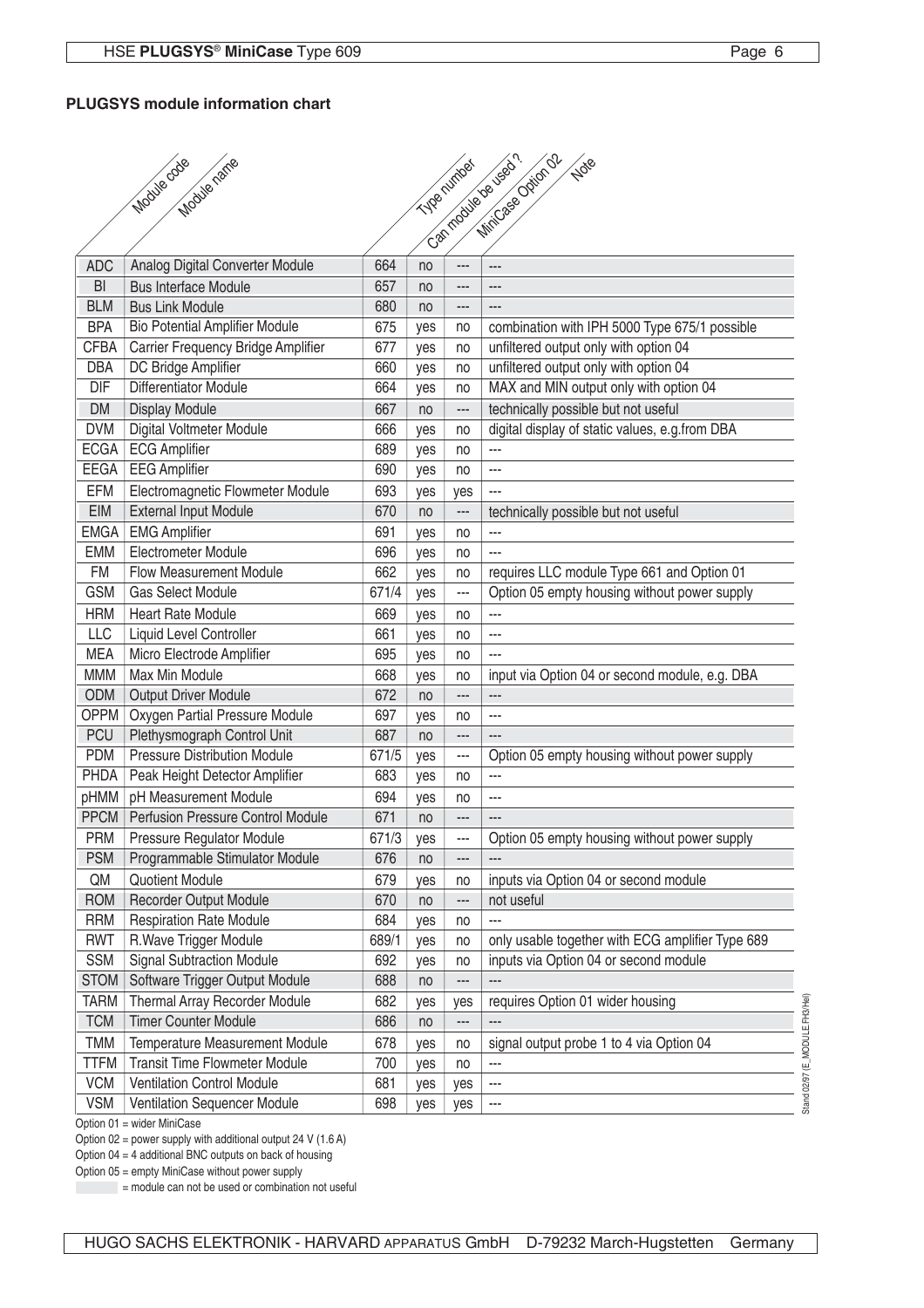#### **Conformity**

 $\epsilon$ 

This product and accessories conform to the requirements of the Low-Voltage Directive 73/ 23/EWG as well as the EMC Directive 89/336/EWG and are accordingly marked with the CE symbol.

#### **Technical Data PLUGSYS MiniCase Type 609**

| Construction                      | 2-part flame-resistant ABS plastics housing conforming to UL94VO, colour RAL 7032 (stone<br>grey), with ventilation slots in the sides of both housing shells.                                                                                                     |
|-----------------------------------|--------------------------------------------------------------------------------------------------------------------------------------------------------------------------------------------------------------------------------------------------------------------|
| Number of<br>modules and<br>width | The MiniCase provides a maximum width for 16 units (16E, $1E = 5.08$ mm, $16E = 81.3$ mm).<br>With PLUGSYS modules of 8E standard width a MiniCase can take two modules. Under<br>certain conditions it is possible to fit 3 modules (internal straps, Option 01). |
| Supply                            | Supply 85 - 264 V AC (40 Watt) with automatic supply voltage adjustment and interference<br>suppression to EN 55022 graph B. The standard module supply is 5 Volt (5 A) and $\pm$ 12 Volt<br>$(0.5 A)$ .                                                           |
| Option 1                          | Internal straps expand the housing by 9 width units (9E, $1E = 5.08$ mm), corresponding to 46<br>mm. The total width available is then 25E corresponding to 127 mm.                                                                                                |
| Option 2                          | Additional power supply module with 24 Volt (1.6 A) output. This increases the maximum<br>power consumption of the MiniCase to 80 Watt.                                                                                                                            |
| Option 3                          | Carrying handle for secure transport in mobile use.                                                                                                                                                                                                                |
| Option 4                          | 4 additional BNC sockets on the back of the unit for signal inputs or outputs.                                                                                                                                                                                     |
| Option 5                          | Empty MiniCase housing without power supply, to take non-electrical PLUGSYS modules,<br>such as Gas Select Module GSM Type 671/4. This reduces the housing width to 105 mm.                                                                                        |
| Option 6                          | Module power supply to meet the requirements for clinical applications to IEC 601 / RN 60-<br>601 and UL544.                                                                                                                                                       |
| <b>Dimensions</b>                 | Width 160 mm (option $01 = 206$ mm), height 160 mm, depth 250 mm                                                                                                                                                                                                   |
| Weight                            | 2 kg approx. with one average PLUGSYS module                                                                                                                                                                                                                       |
| Accessories                       | Mains supply cable and Operating Instructions                                                                                                                                                                                                                      |